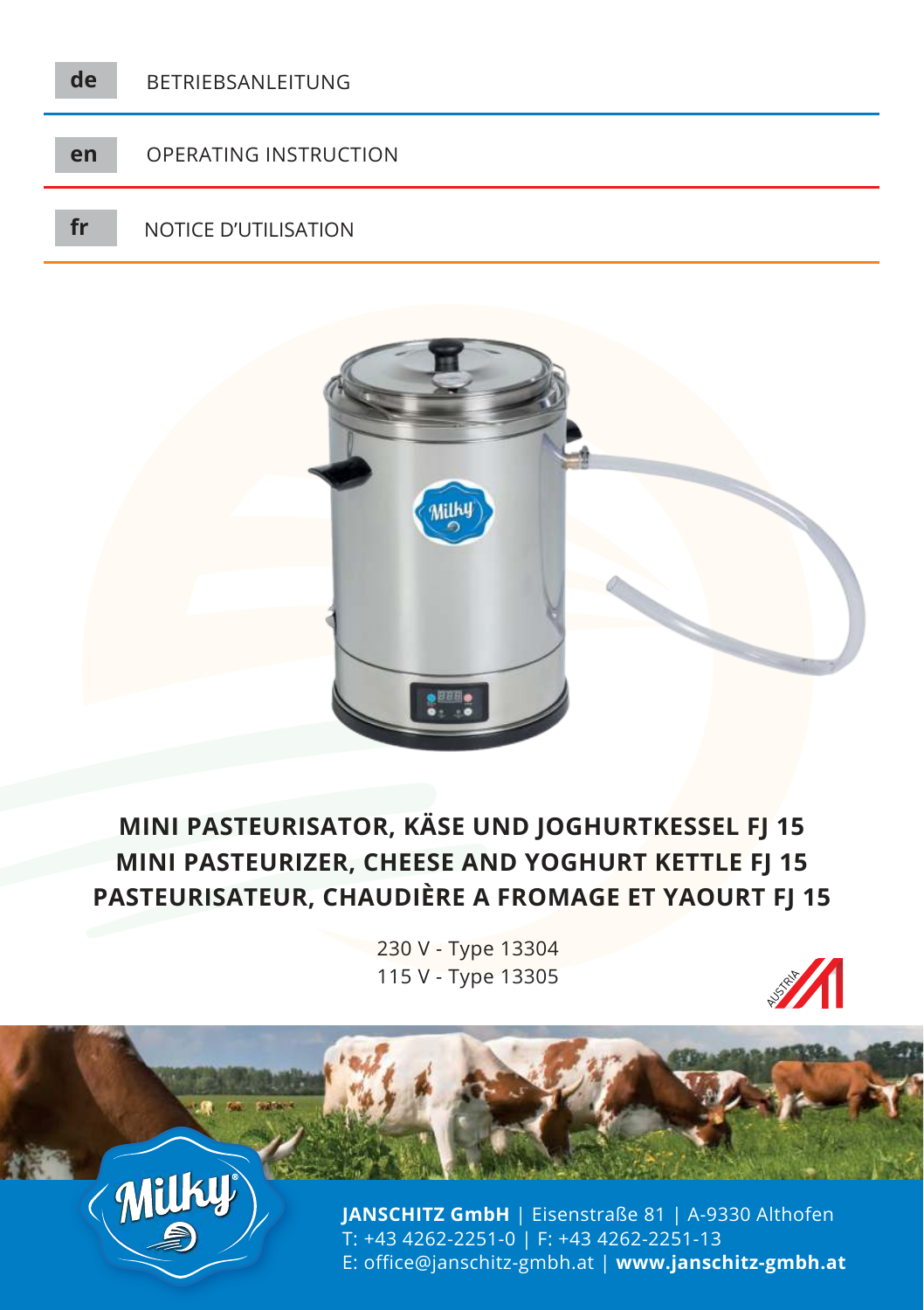## **en CONTENT**

|                                                              | Page |
|--------------------------------------------------------------|------|
| General Safety Recommendations <b>Safety</b> Recommendations | 21   |
|                                                              | 22   |
| Restart 2000 23                                              |      |
|                                                              | 34   |
|                                                              |      |
|                                                              |      |

**Dear customer,**

**we are convinced that you will be satisfied with our Mini Pasteurizer, cheese and yoghurt kettle FJ 15 and that this device will serve you for a long time. We hope that you also will recommend it to your friends.**

**Thanks for the purchase and your confidence!**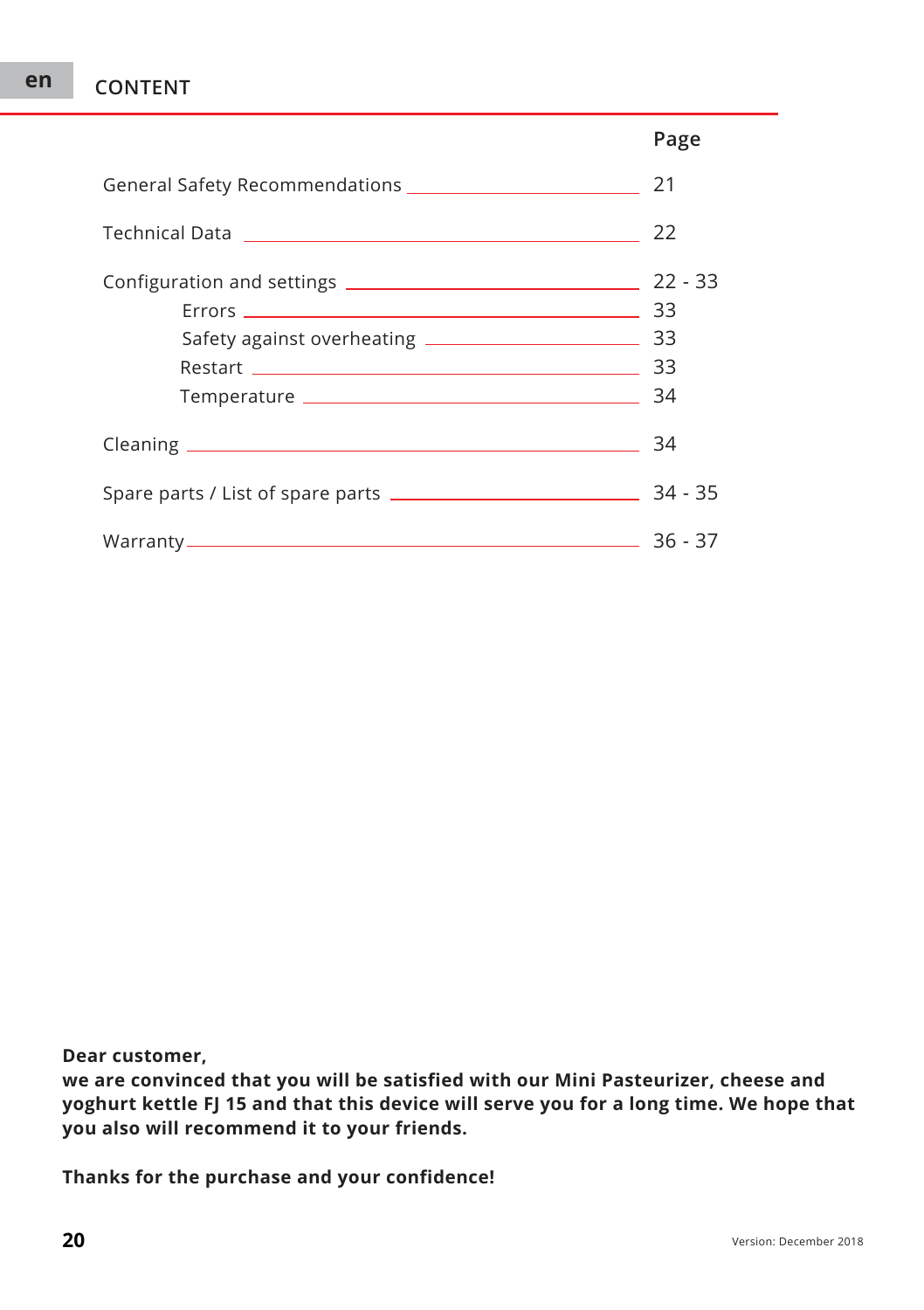### **GENERAL SAFETY RECOMMENDATIONS**



**BEFORE ANY INSTALLATION READ THIS MANUAL CAREFULLY.**

**NEVER START THE PASTEURIZER BEFORE WATER IS FILLED INTO IT OTHERWISE IT WOULD DAMAGE THE HEATING ELEMENTS AND CAUSE INJURIES.**



**BEFORE CLEANING MAKE SURE THAT THE PASTEURIZER IS SWITCHED OFF AND THE DEVICE DISCONNECTED.**



**REPAIRS AND OTHER PROCEDURES ON THE DEVICE BEYOND NORMAL SERVICE ARE ONLY ALLOWED BY AUTHORIZED SERVICE PEOPLE.**



**IN CASE OF SERIOUS MALFUNCTION UNPLUG THE DEVICE AND CALL THE AUT-HORIZED SERVICE.**



**IN CASE THE DEVICE IS NOT FUNCTIONING PROPERLY EVEN YOU HAVE EXACTLY FOLLOWED THE INSTRUCTIONS DESCRIBED IN THIS MANUAL YOU ARE ONLY ALLOWED TO USE THOSE PROCEDURES WHICH ARE ALLOWED BY THIS MANU-AL. THE USE OF ANY OTHER PROCEDURES OR ADJUSTMENTS COULD RESULT IN DEVICE DESTRUCTION OR LONGER SERVICE TIME. INJURIES CONNECTED WITH SUCH PROCEDURES CAN NOT BE MATTER OF ANY PRODUCT LIABILITY CLAIMS.**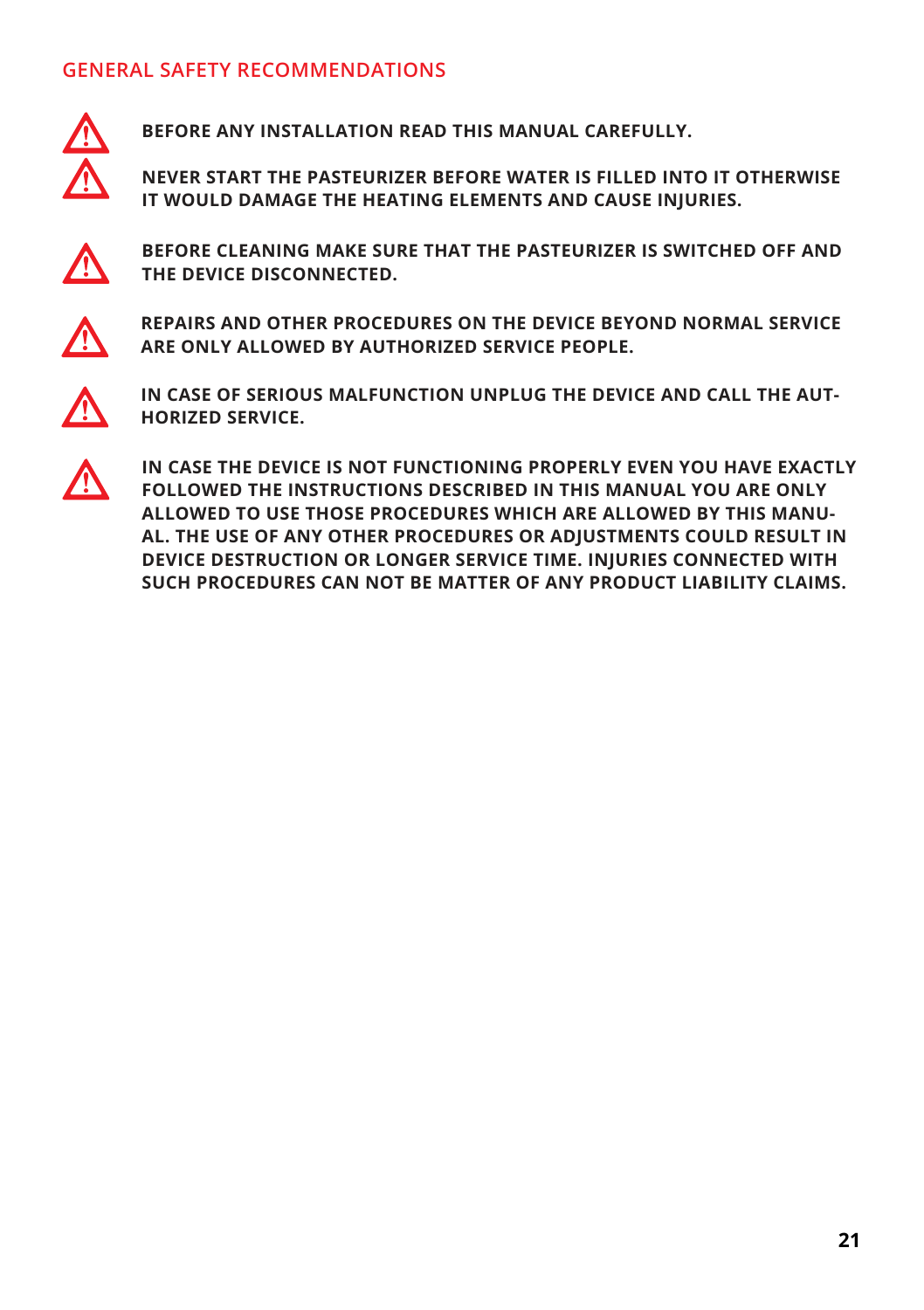### **TECHNICAL DATA**

| <b>Item</b>                |               | FJ 15          | FJ 15 / 115V   |
|----------------------------|---------------|----------------|----------------|
| Max. capacity              | $($ l         | 14             | 14             |
| Heating type               |               | Electrical     | Electrical     |
| Cooling                    |               | Manually       | Manually       |
| Operating voltage          | (V/Hz)        | 230/50         | 120/60         |
| Power of heater            | (kW)          | 2,8 13A        | 1,5k           |
| Max. temperature           | $(^{\circ}C)$ | 90             | 74             |
| Dimensions (dia. x height) | (cm)          | $32 \times 52$ | $32 \times 52$ |
| Net weight                 | (kg)          | 6              | 6              |

### **OPERATION**



### **1. Placement**

Put pasteurizer on a table or suitable flat surface.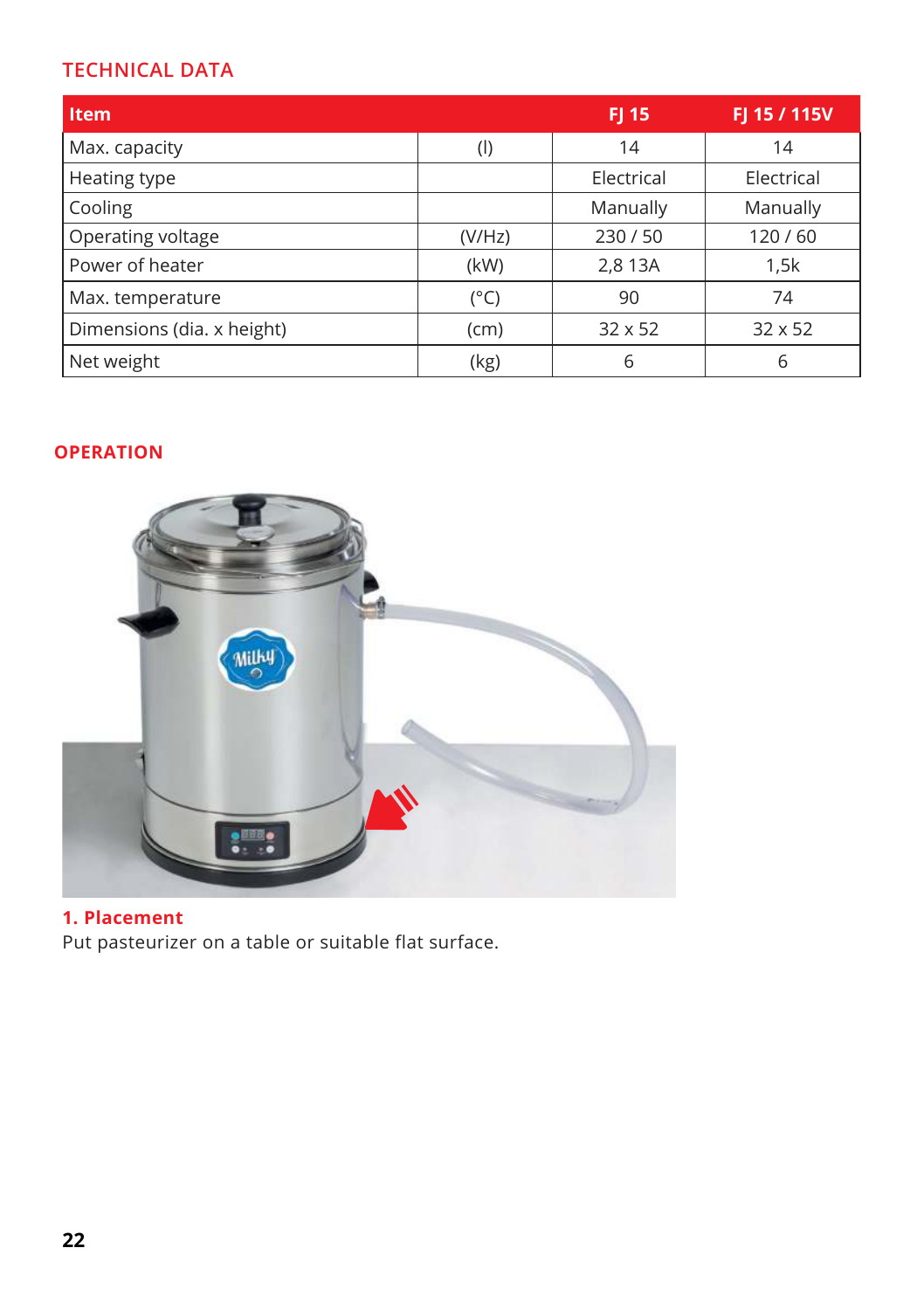

### **2. Fixing inlet hose**

Put inlet holse (with standard rubber connector) in the hole.





**3. Fixing outlet hose** Put outlet hose on the cooling connector.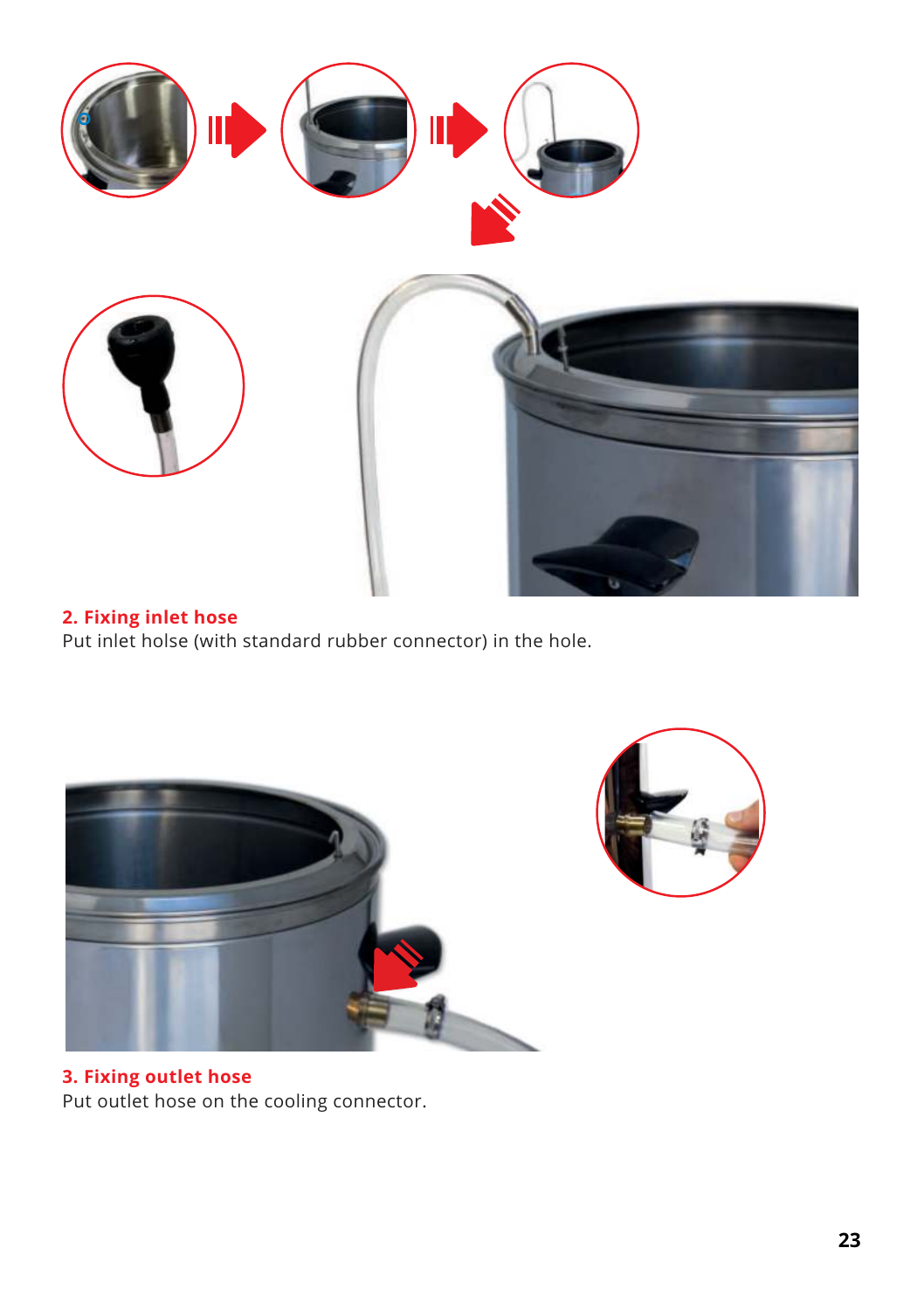

### **4. Milk container**

Put the milk container in the pasteurizer.



**5. Filling the milk container** Fill the milk container till mark "MAX".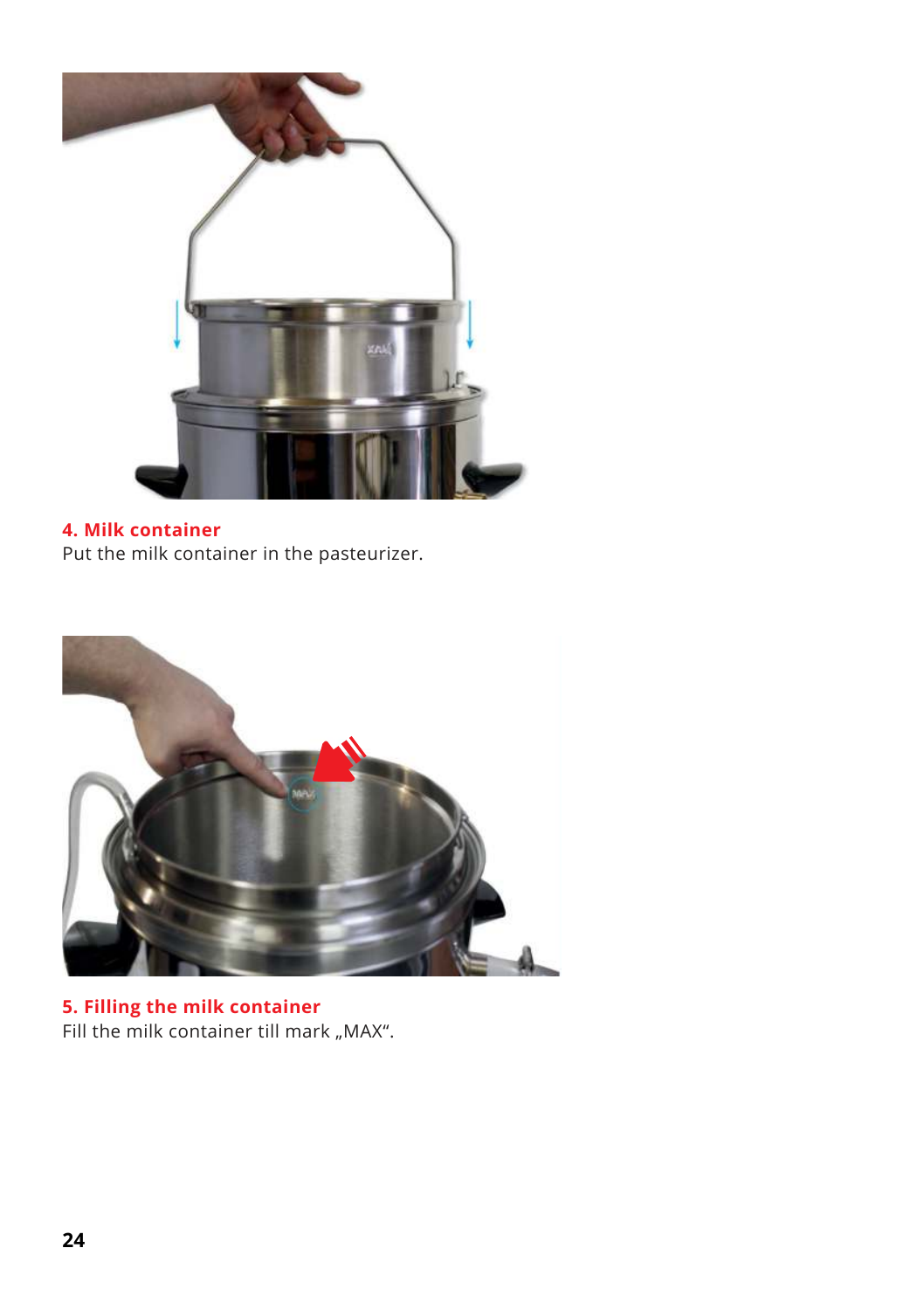

#### **6. Cover** Put the cover on the Pasteurizer.



### **7. Fixing hooks**

In case that milk container is filled with quantity less then mark ˝MAX˝ it is necessary to fix milk container with the two fixing hooks on the upper side of the container.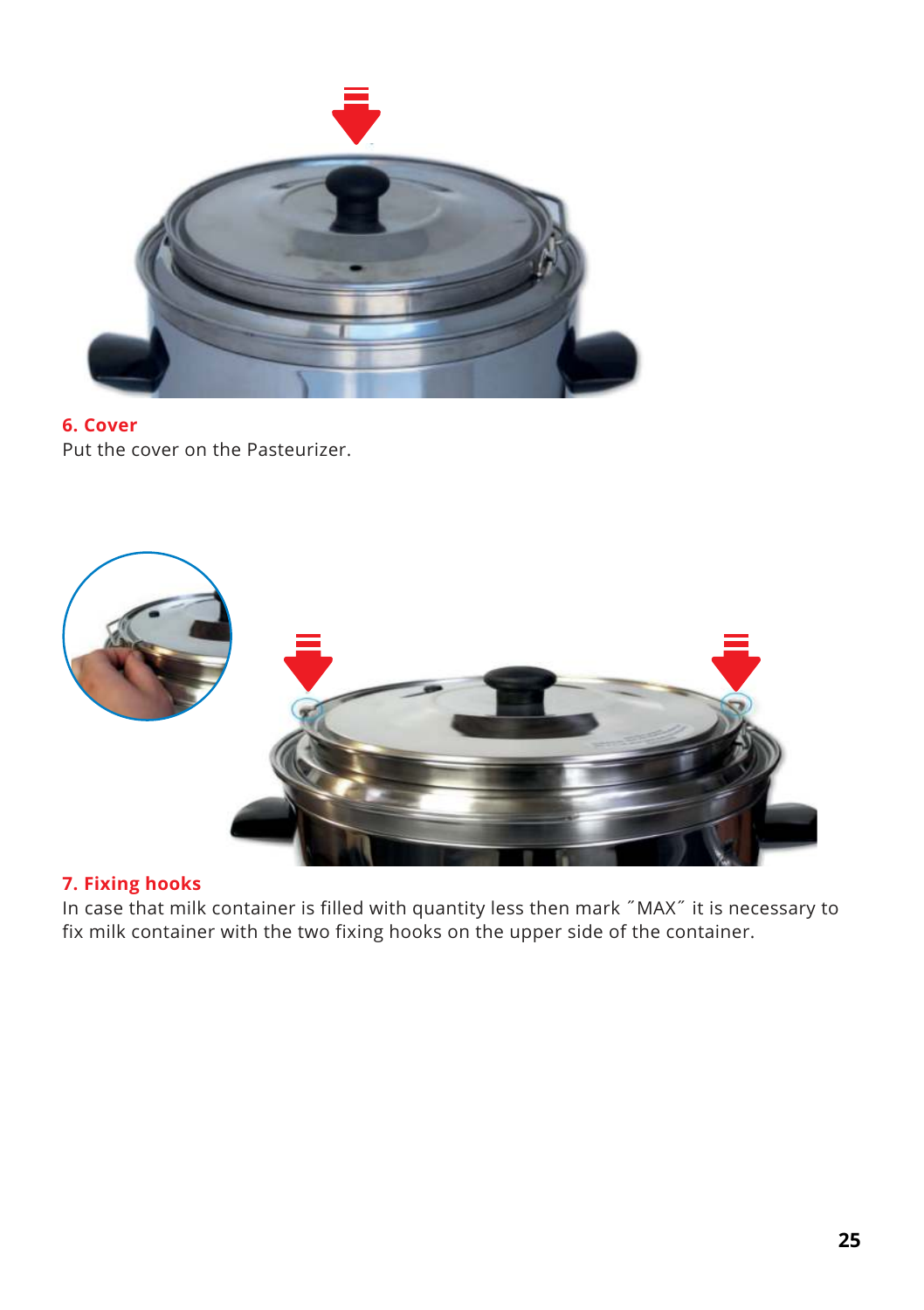

#### **8. Thermometer**

Put the thermometer in the hole on the cover.



### **9. Connecting inlet hose with water pipe**

Before every SWITCH ON pasteurizer must be connected on water pipe, water collector or cooling system. For connetion has to be used tube with universal rubber connector.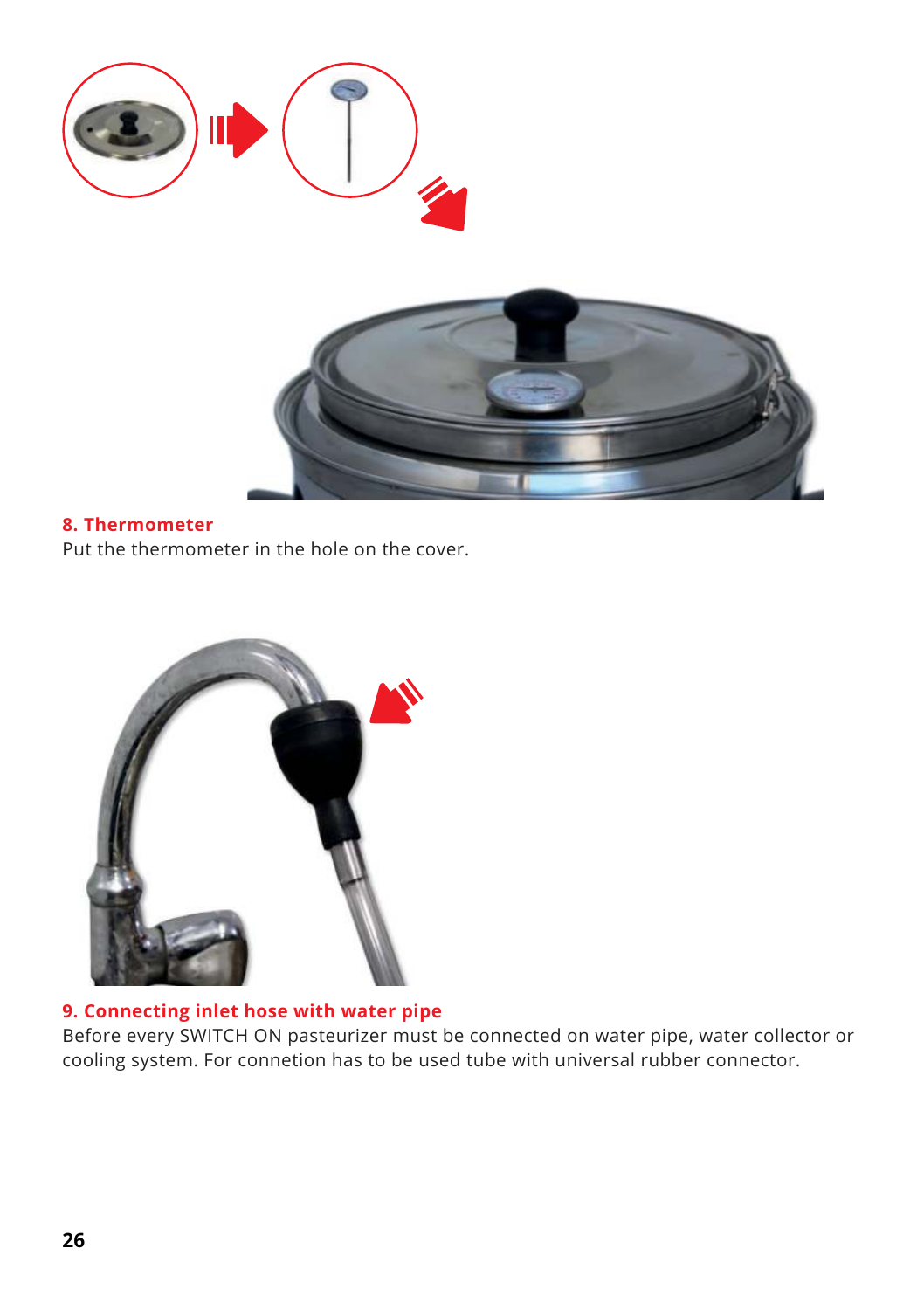

**10. Fill the kettle with cooling/heating water** Open the water valve that much that water connection stays on the valve.



**OPEN SLOWLY THE VALVE FOR WATER AND ONLY THAT MUCH THAT RUBBER CONNECTOR STAYS ON THE PIPE – SUCH WATER FLOW IS SUFFICIENT AND ECONOMICAL. IF WE INCREASE WATER FLOW THEN RUBBER CONNECTOR FALLS FROM THE PIPE. HIGHER WATER FLOW WILL NOT SHORTEN TIME OF COOLING, IT WILL ONLY ENLARGE USE OF WATER WHICH IS NOT ECONOMICAL.**



#### **11. Water comes out from the outlet hose**

Pasteurizer fills with water and when water comes out from the outlet hose then the pasteurizer is filled with water. Pasteurizer is prepared for working.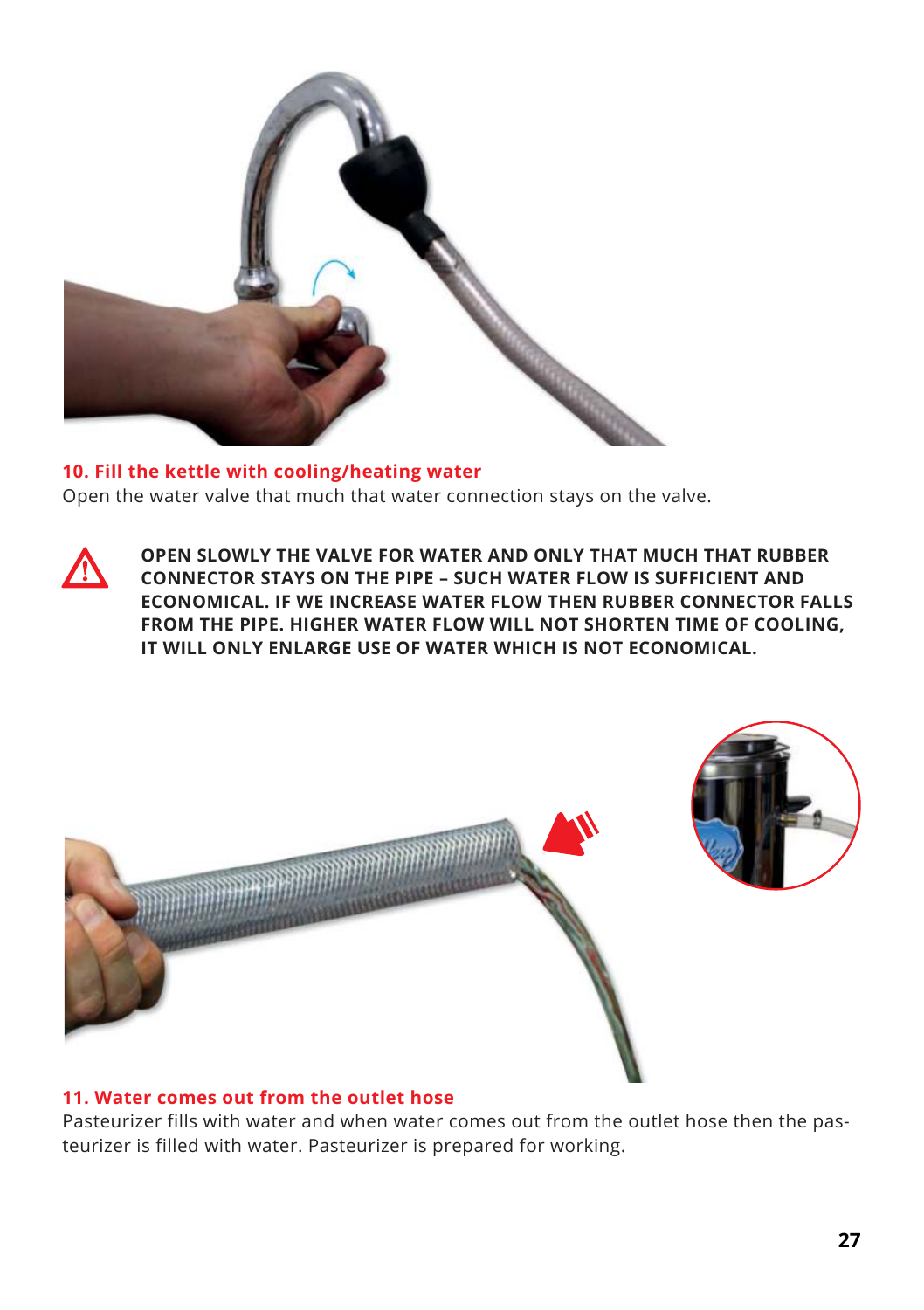

**12. Turn off the water pipe**



### **13. Connecting on electric supply**

Plug in the power. Before connecting pasteurizer on power supply it must be checked that power supply in the room corresponds to the power voltage indicated on nameplate and to power of connection on power supply.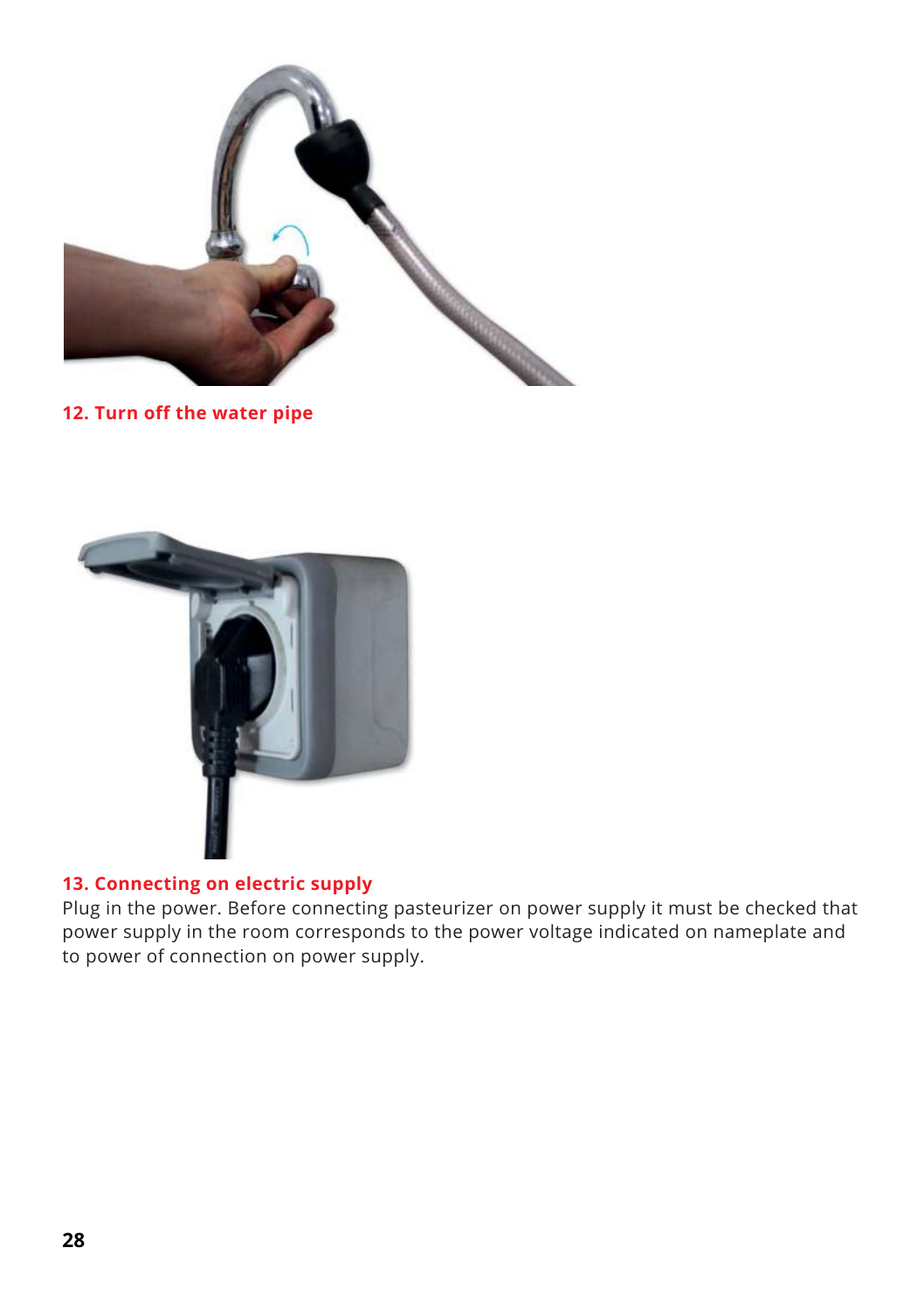

#### **14. Display turns on**

After plugging in the power the display turns on and shows  $n^{--}.$ 



#### **15. Show present temperature**

Press the "SETTING" key and the display shows the present temperature.



#### **16. Choose water temperature**

For changing the water temperature press key ↑ (enlargement) or ↓ (reduction) and choose between 20°C and 99°C.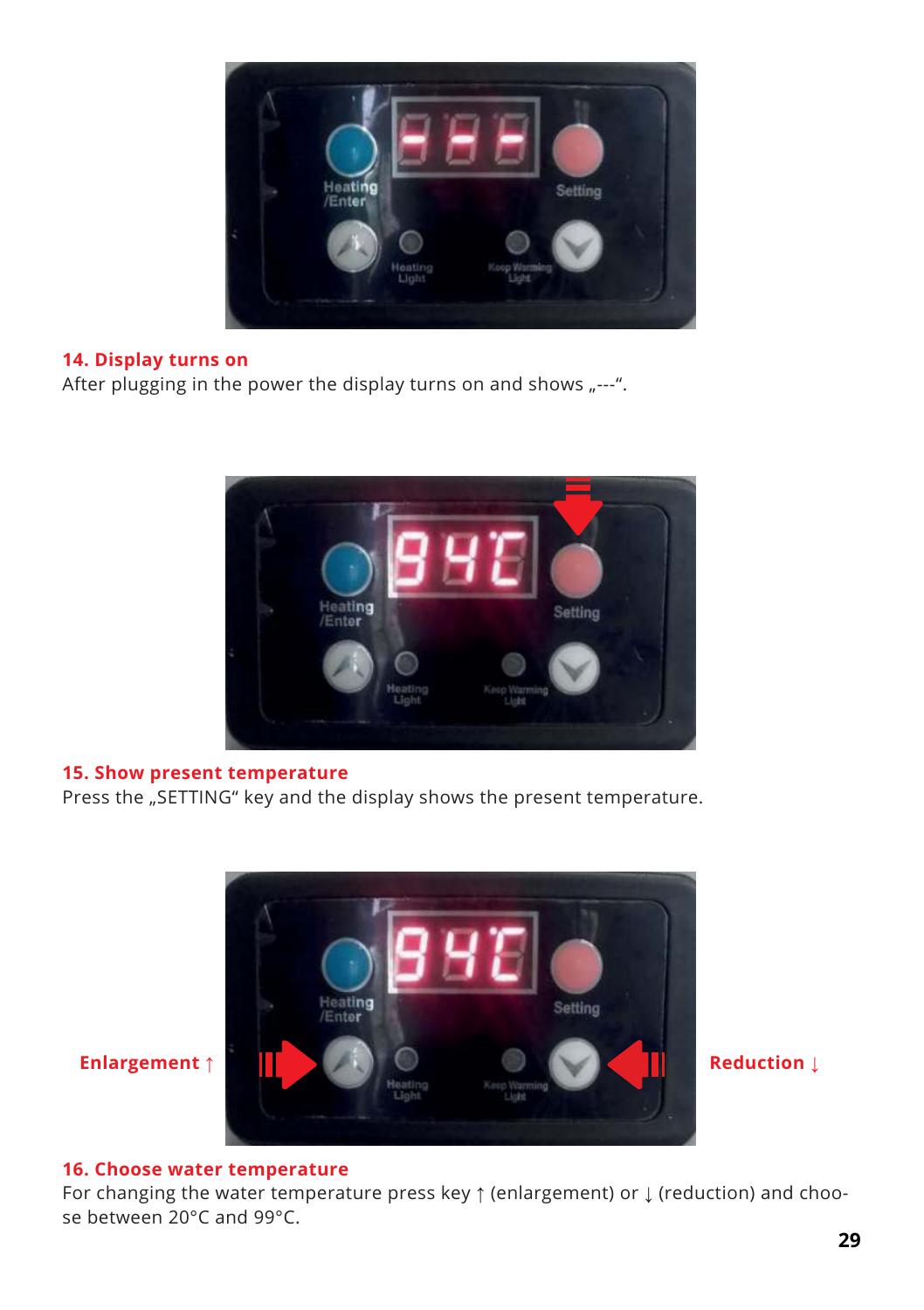

### **17. Fixing the water temperature**

Press the "SETTING" key again to set up the water temperature.



#### **18. Show time**

After adjusting the temperature, press the "SETTING" key and the display shows the time.



#### **19. Choose time**

For changing the time press key ↑ (enlargement) or ↓ (reduction) and choose between 0 and 999 minutes.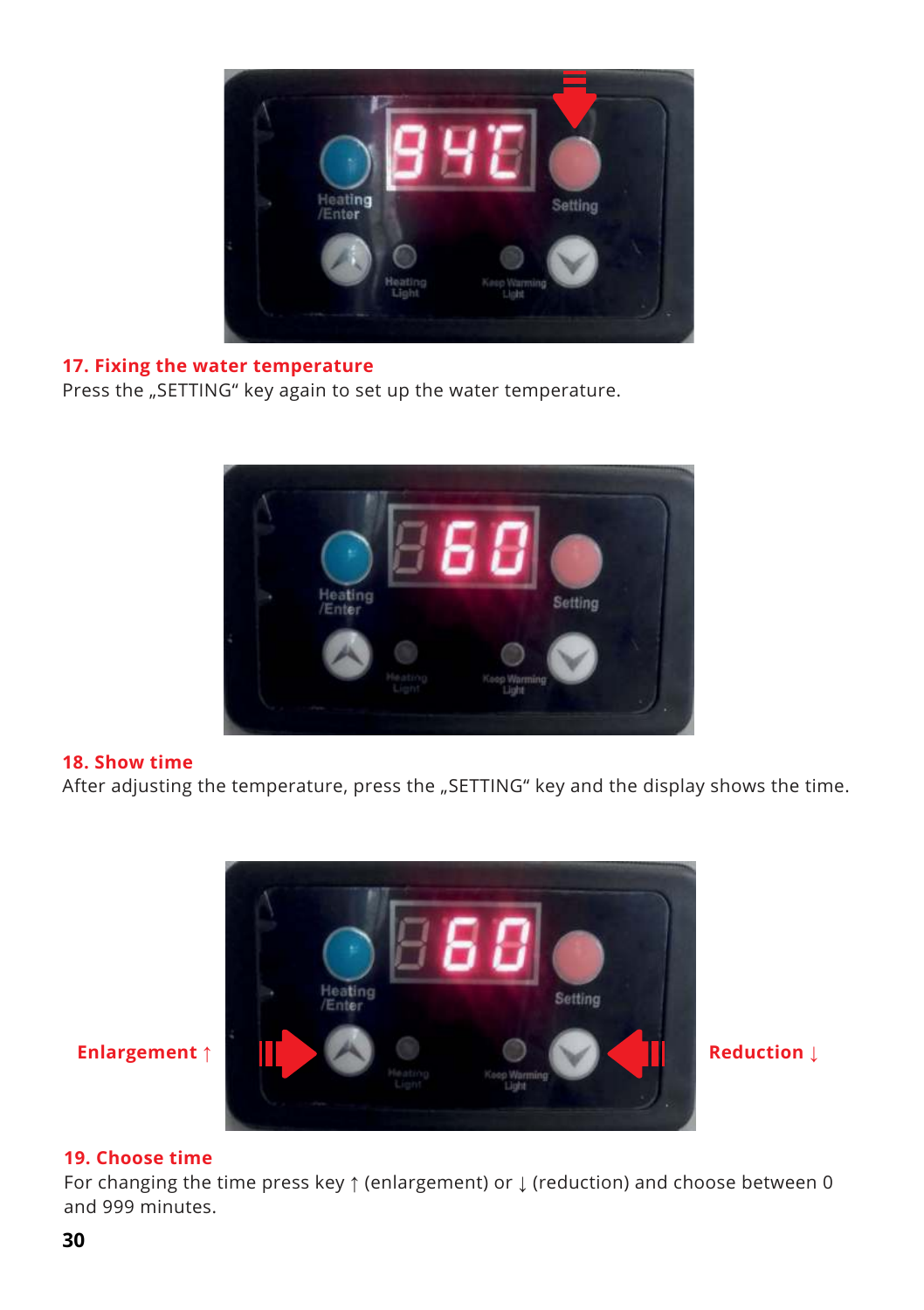

#### **20. Fixing the time**

Press the "SETTING" key again to set up the time.



### **21. Press heating key**

Press the heating key. The red light is on. The display shows the present temperature.





#### **22. Heating up**

The Pasteurizer begins to heat till the adjusted temperature.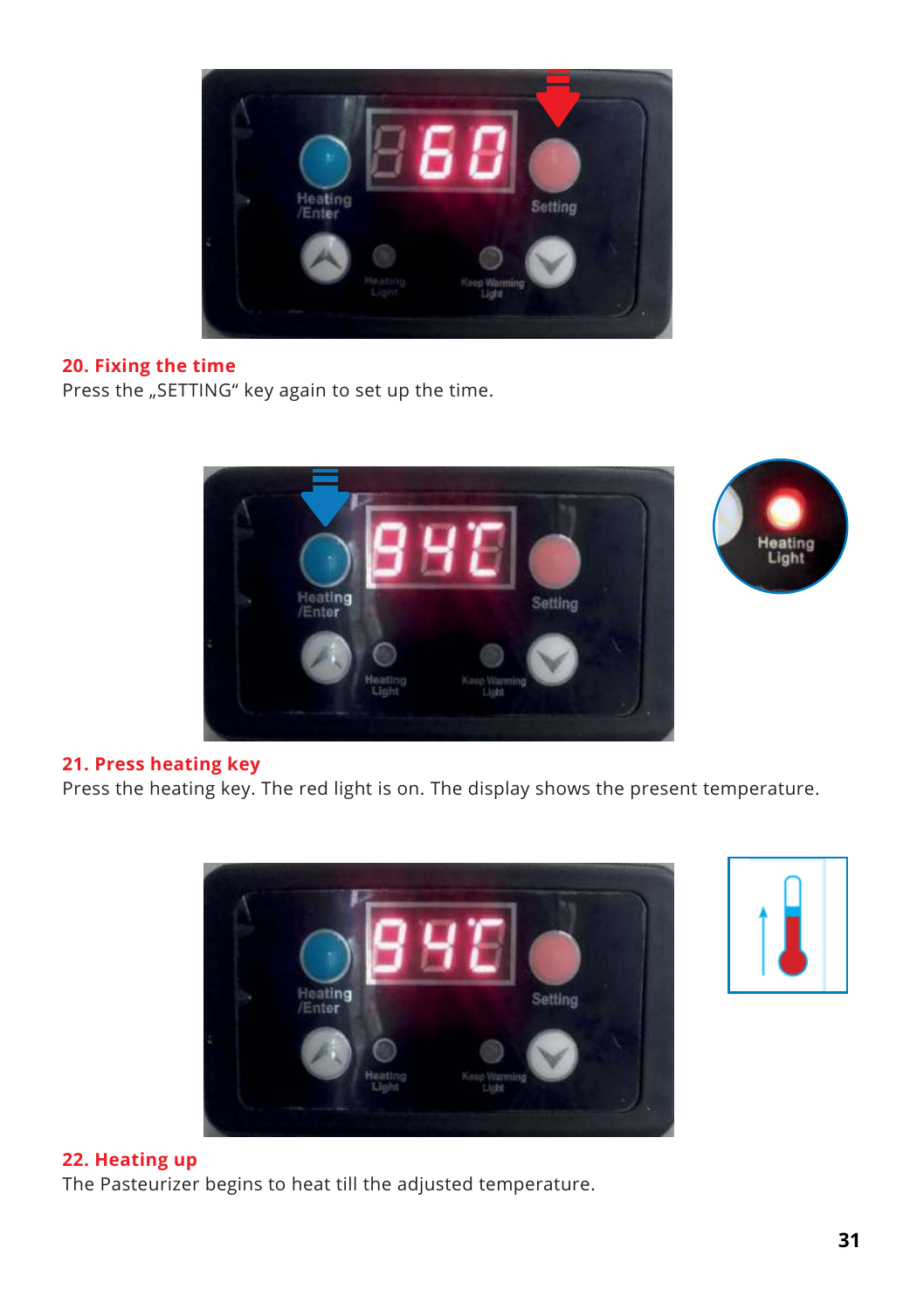



#### **23. Keeping warm**

When the adjusted water temperature is reached, the Pasteurizer automatically turns on "keep warm". The yellow light is on. The Patseurizer maintains this water temperature as long as you set the warming time.





#### **24. Count down**

The display shows the adjusted time which starts to count down.





#### **25. Going on stand by**

When the warming time reaches "0", the Pasteurizer goes to stand by with a short signal.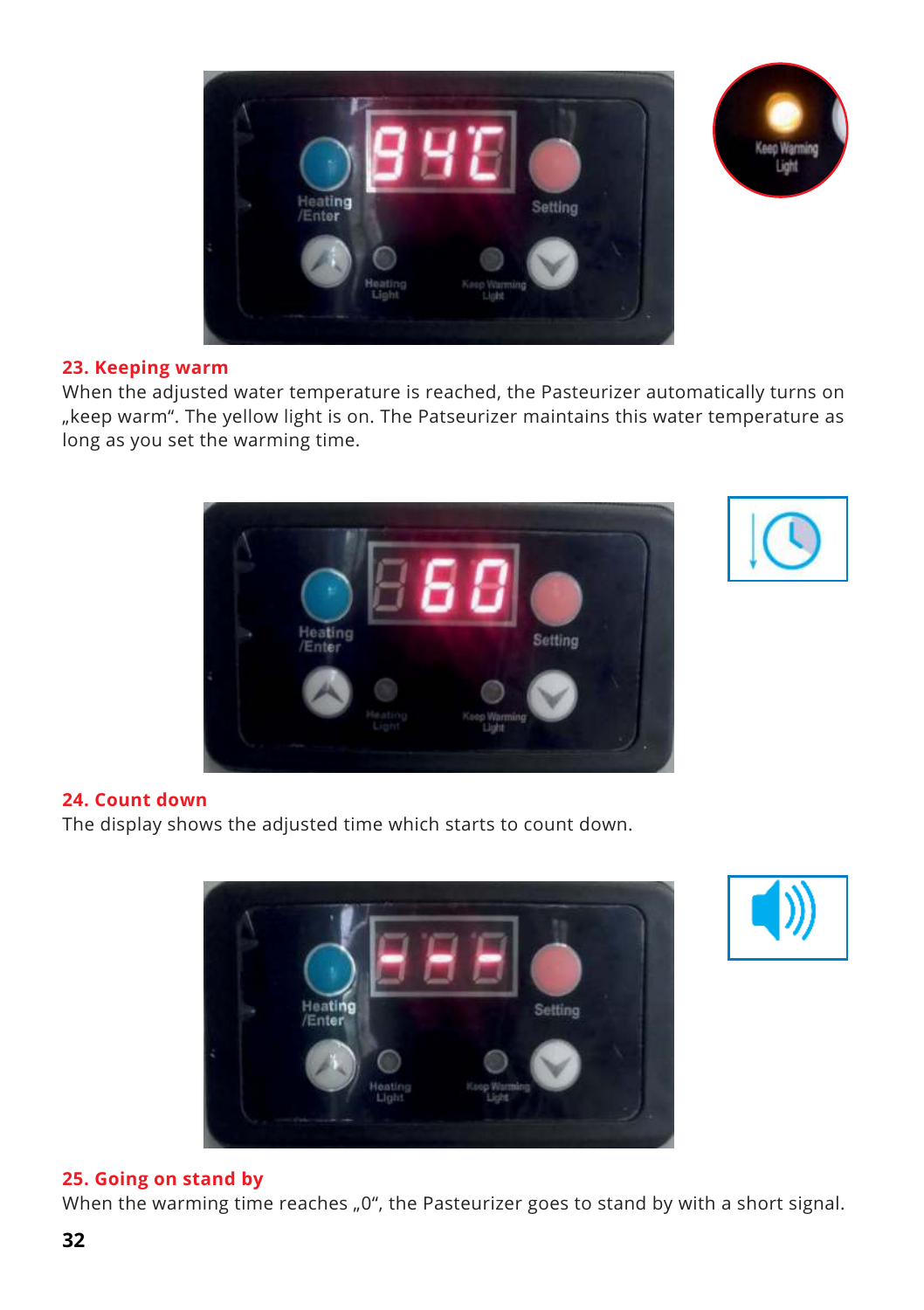



#### **26. Cooling down the milk**

Turn on the water for cooling down the milk. The time of cooling depends on the temperature of the water.

#### **ERRORS**

On display is shown "ER2" or "ER3" and the Pasteurizer doesn't work: **Pull the plug and and call the authorised service - do not repair it yourself!**

#### **SAFETY AGAINST OVERHEATING**

In case that in the secondary container is not enough water or the temperature of the secondary water rises over 100°C, the security switch switches off all functions of the device. In this case you have to check which step from the manual was not done properly. This mistake has to be removed - usually there is not enough secondary water in the Pasteurizer. The secondary water must always reach till mark "MAX" written in the Pasteurizer.

#### **RESTART**

- **1.** Wait that the Pasteurizer cools down
- **2.** Remove milk container
- **3.** Put the Pasteurizer askew
- **4.** On the bottom you can see an iron pole push on it
- **5.** Start once again with the procedure from the manual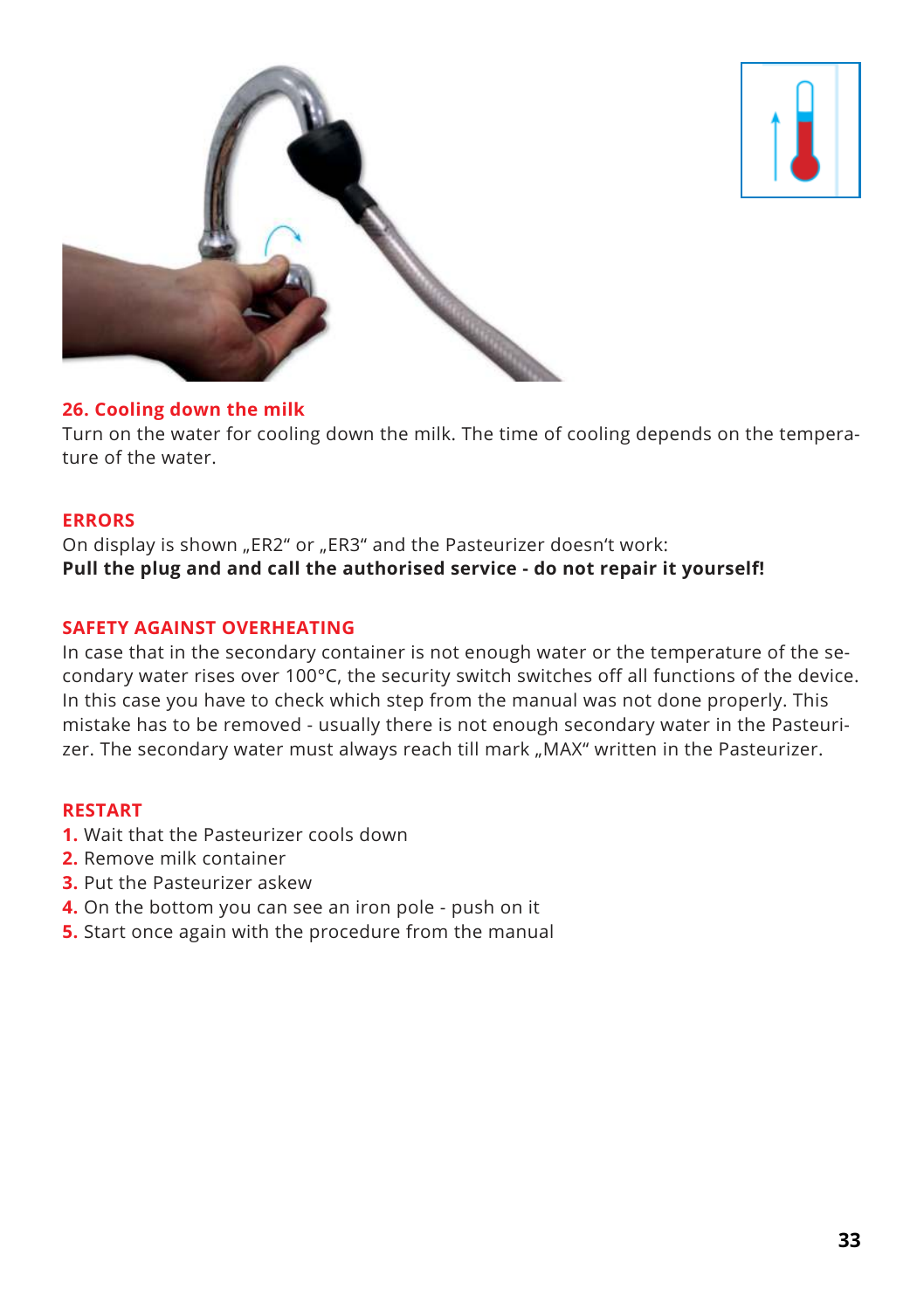#### **TEMPERATURE**

The following values are approximate common values. This values can be different, because they depend on certain parameters, like for example the milk temperature, the environmental temperature, how much milk is in the kettle, etc.

| Wanted milk temperature bet up temperature bet up time Whole heating time |                |                   |                   |
|---------------------------------------------------------------------------|----------------|-------------------|-------------------|
| 62°C                                                                      | 68°C           | 10 <sub>min</sub> | 31 min.           |
| $176^{\circ}$ C                                                           | $82^{\circ}$ C | 10 <sub>min</sub> | 38min.            |
| 190°C                                                                     | 99°C           | 17 <sub>min</sub> | 57 <sub>min</sub> |

#### **CLEANING**

• First switch off the Pasteurizer and cool down the device.

• Remove any water/milk. Milk and dirt should be removed with a soft cloth or brush. The milk container and the cover should be cleaned with hot water and liposoluble cleaning agents. Afterwards this parts should be rinsed with pure water.

• The Pasteurizer should only be cleaned with a wet cloth and afterwards be dried with a dry cloth.



**THE PASTEURIZER HAS TO BE SWITCHED OFF AND DISCONNECTED FROM THE POWER SUPPLY BEFORE CLEANING.**



**UNDER NO CONDITION THE PASTEURIZER SHOULD BE SUBMERGED WITH WA-TER.**



**DO NOT USE ANY AGGRESSIVE OR SCRATCHING CLEANING AGENTS TO AVOID SCRATCHES.**

#### **SPARE PARTS**

A quick and correct delivery of spare parts is only possible, if you tell us the following specifications:

- •Type of device.
- Serial number printed on label plate at the rare side of device.
- •Part name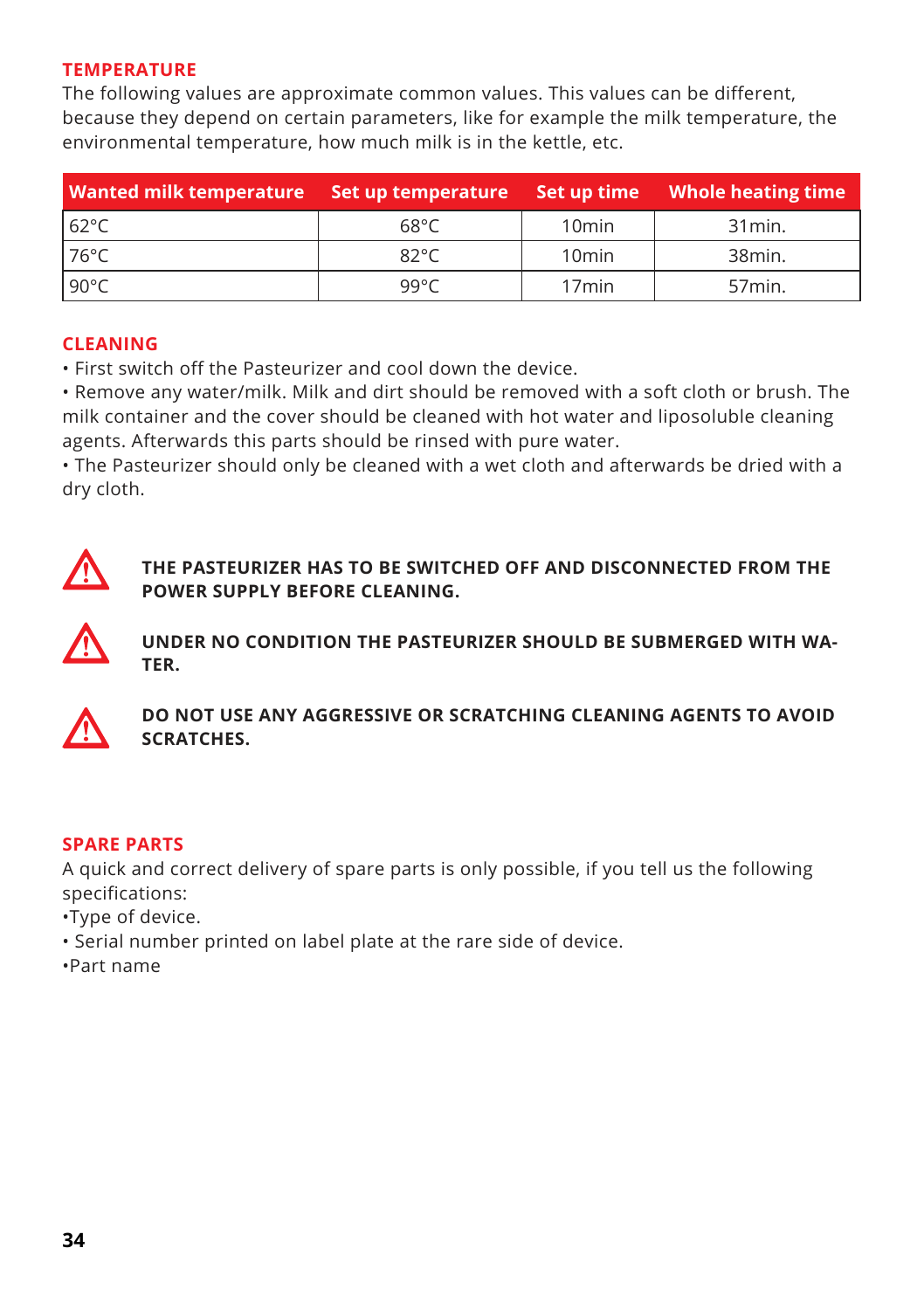### **ERSATZTEILLISTE**



|                | <b>Description</b>       | Art. No. |
|----------------|--------------------------|----------|
| 1              | Milk container 14 l      | 25295    |
| $\overline{2}$ | Cover for milk container | 25296    |
| 3              | Inlet hose               | 411011   |
| 4              | Fixing hooks (1 pair)    | 410.057  |
| 5              | Outlet hose              | 410.073  |
| 6              | Thermometer              | 411036   |
| 7              | Holder for thermometer   | 411035   |
| 8              | Temperature sensor       | 25292    |
| 9              | Electric board 230 V     | 25294    |
| 9              | Electric board 115 V     | 25293    |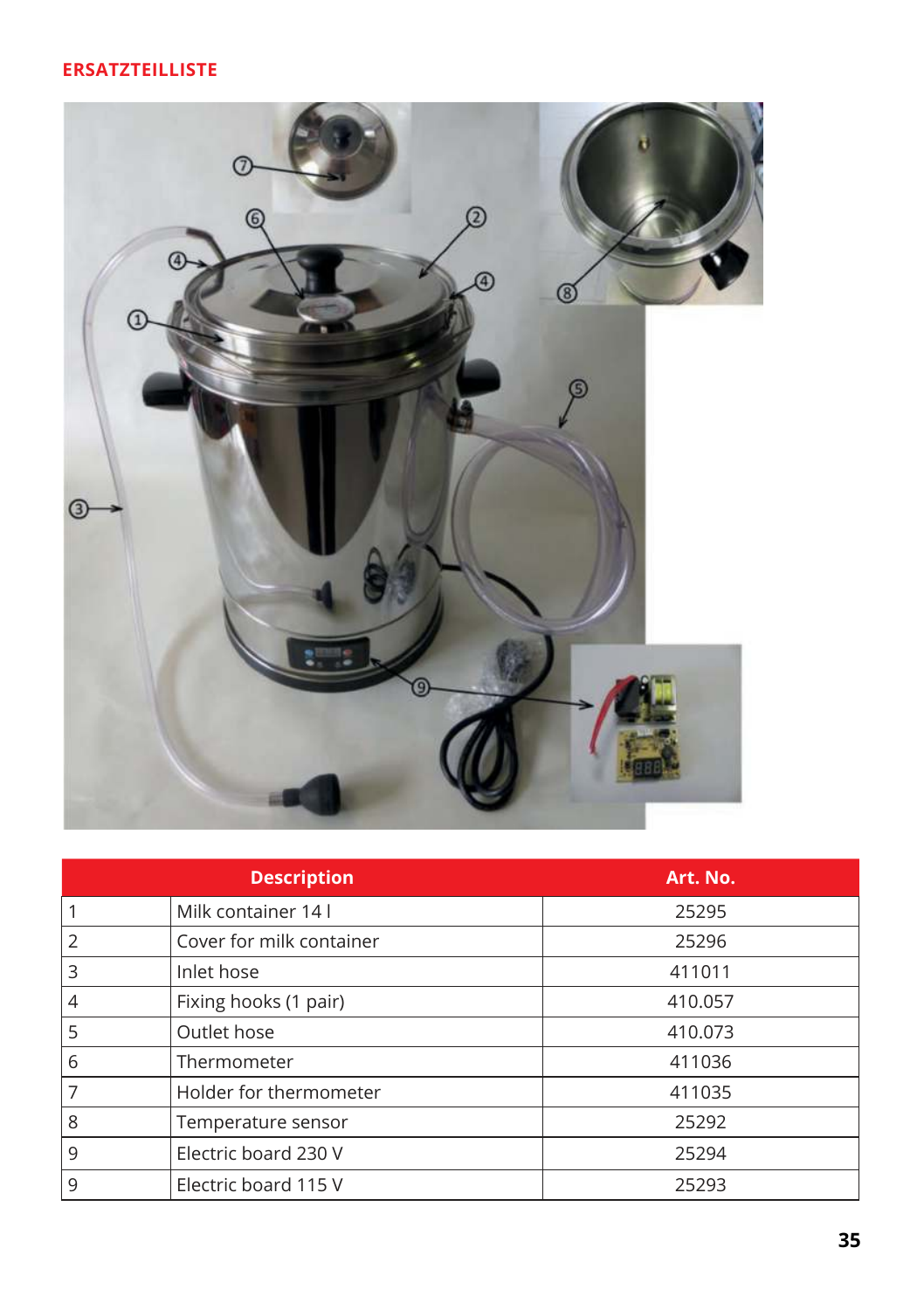#### **WARRANTY**

**1.** In case of troubles consult with your salesman or call authorized service organized established distributor.

**2.** The warranty period amounts 12 month by use according to the regulations. The beginning of the warranty period is the date of the first purchase according to the original invoice or the original sales receipt. Replacement deliveries or resale don't cause an extension of the warranty period.

**3.** Defects of the device which are due to mistakes in the manufacturing or the material, are removed within the warranty periodfree of charge either by repair or replacement of the concerning parts. The Franz Janschitz Ges.m.b.H. decides at its own judgement on the measure to the removal of the defect. The necessary expenditures for this purpose, like transport costs, working costs or spare part costs are in a warranty case supported by the Franz Janschitz Ges.m.b.H. - the concerning product first has to be sent in, to proof if it is a case of warranty.

**4.** Not included in warranty are defects or disturbances, which are caused by:

• Damages by accident, abusive or improprer operation/assembly/installation/exposures, especially with disregard of the operation manual, the instructions for use, the instructions for installation or the safety instructions.

• Damages due to transport, carelessness, variations or failure of the power supply, force majeure, influence of weather, other natural phenomenons or the environment of operation.

• Damages by the application of parts, which are not manufactured or expelled from Franz Janschitz Ges.m.b.H. or authorised representatives of the Franz Janschitz Ges.m.b.H., as well as damages by the application of accessories which are not approved by the Franz Janschitz Ges.m.b.H.

•Damages due to service features/interventions/changes/modifications, which are not made by the Franz Janschitz Ges.m.b.H. or authorised representatives of the Franz Janschitz Ges.m.b.H.

• Damages due to normal wear and usual abrasion

• Damages due to disregard of the maintenance and cleaning operation according to the operation manual

**5.** The warranty also doesn't include:

- Heater
- Motor, destroyed by water or milk inflow
- Mains cord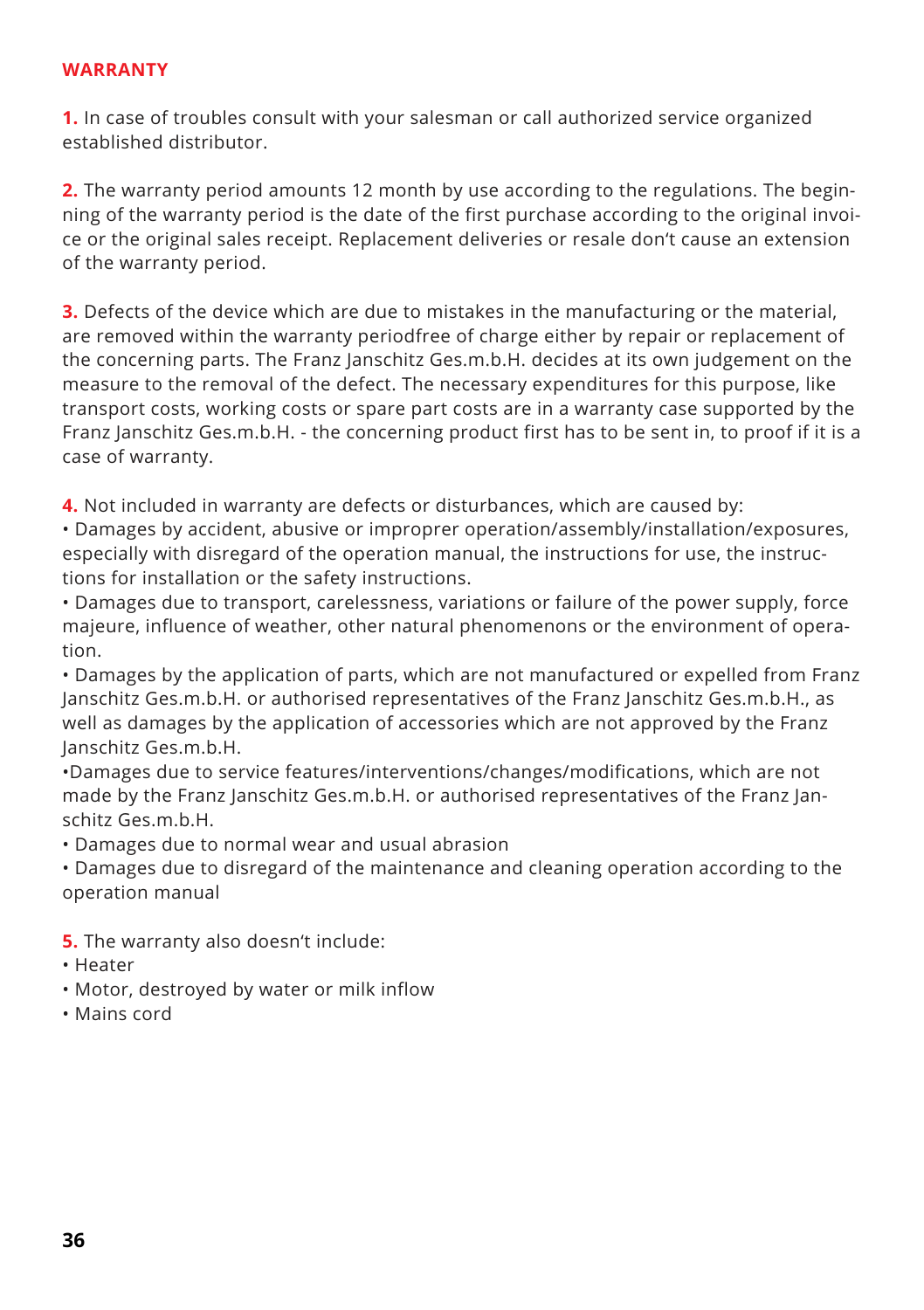**6.** Demands for the claim:

• The customer has to contact the Franz Janschitz Ges.m.b.H. within the warranty period

• The customer has to verify the beginning of the warranty period (date of purchase) by presentation of the original invoice or the original sales receipt or a copy from it

• The customer has to provide a clearly description of the errors and also has to fulfill the analysis of errors according to the instructions

• The customer must send in the product completely and as delivered

• The customer has to ensure that the product is packed for the transport appropriately

**7.** Other rights, that are not mentioned in upper obligations of the manufacturer, especially responsibility for personal injury, are excluded.